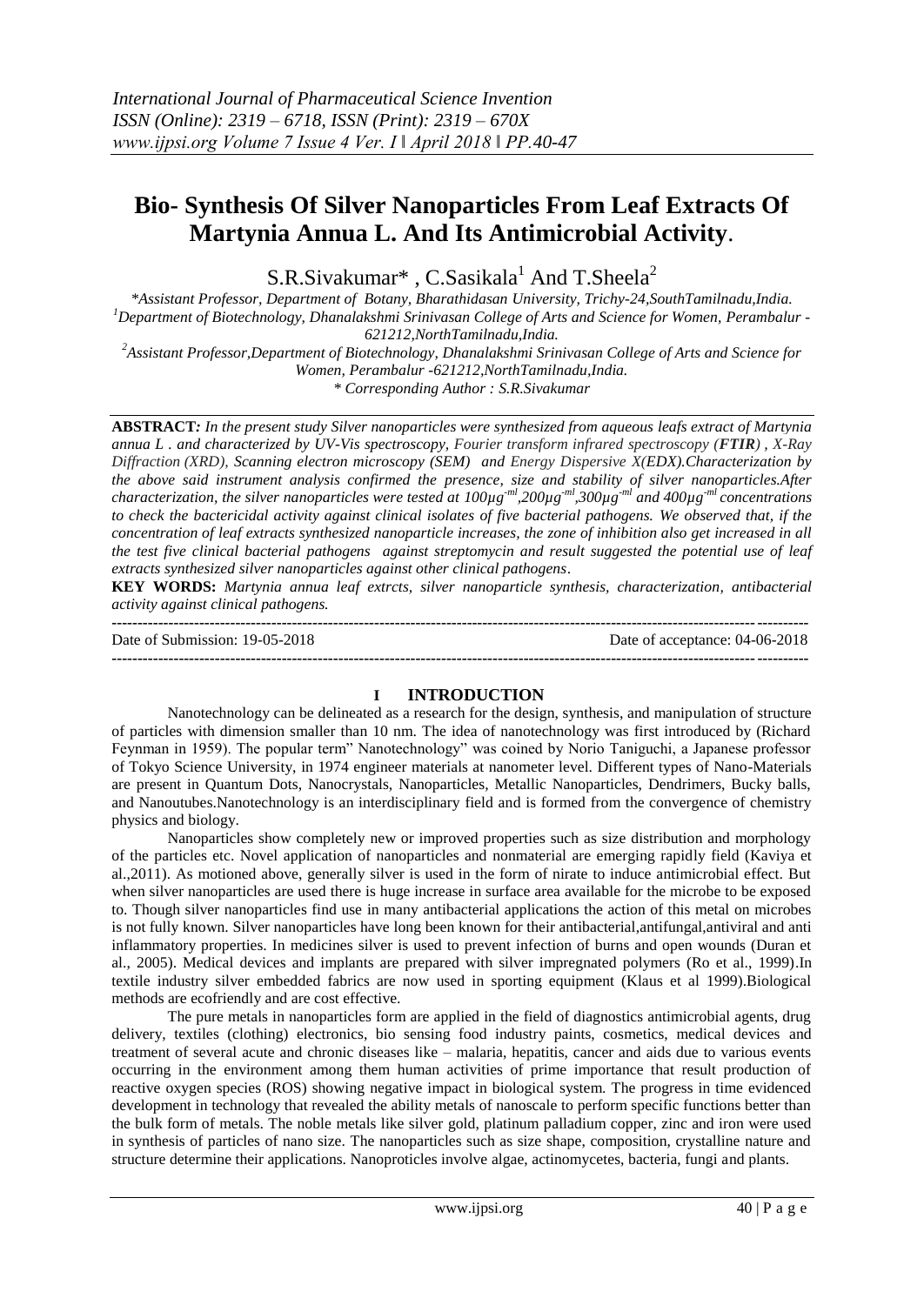*Martynia annua L.* belongs to the family Martyniaceae. The plant is commonly known as Devil's claw (English) Bichu (Hindi) Kakanasika (Sanskrit) Vechchida (Gujarati) and tamil name buli nagam.It is a small berbaceous, erect,branched, glandular hairy annual herb growing up to 0.9- 1.2 m in height leaves are large simple opposite green in color broadly ovate to triangular ovate, glandular hairy 9-22 x 9-20 cm cordate at base branched and covered with glandular hairs. Flowers are drooping large pale mouve or lavender in short spikes at the end of branches. They are tubular shaped 4-6 cm long pink and dark purple blotched with yellow inside foxglove shaped ill-smelling and terminate in 5 spreading lobes with a prominent spot between each. The plant is used for the treatment in Ayurveda. The plant is known as kakanasika. This is being used in Indian traditional medicines for epilepsy, inflammation and tuberculosis. The leaves of *Martynia annua* are edible and used antiepileptic and antiseptics applied locally to tuberculosis glands of the neck the juice of the leaves as a gargle for sore throat and the leaf paste for wounds of domestic animal. The leaf is used to kill bugs.The leaf paste is antidote to venomous strings and applied to tuberculosis glands. The leaf juice is used in gargle treatment. The methanolic extract fo martynia annua leaves shows the presence of higher amount of terpenoid alkaloids glycosides steroids tannins, saponins and moderate amount of p-hydroxyl benzoic acid, synaptic acid an fatty acid such as plasmatic acid and stearic acid.

The present study explores the pharmacological potential of the plant. The chloroform, thyl acetate and methanol extract of *Martyina annua* leaves were found to have antibacterial activity. When evaluated against gram positive and gram negative bacteria. All the solvent extracts show antibacterial action respective to different bacteria. Chloroform extract shows higher antibacterial activity against proteus vulgaris, Bacillus subtitles and B. thuringensis. Ethyl acetate extract was potentially effective against salmonella paratyphoid, A, Salmonella paratyhoid B, Proteus mirabilis the methanol fraction of ethanol extract of Martynia annua leaves shows significant wound healing effect by stimulating of wound contraction as well as epithelializtion.

Moreover, phytochemical studies demonstrated that. The methanol fraction mainly contains flavanoid lute olin responsible for enhacement of wound healing process due to the free radical scavenging mechanism. I t si imperative that more clinical and pharmacological trials are needed to investigate the unexploited potential of this plant.

In the present study synthesis of silver nanoparticles using the leaves extract of the plant *Martynia annua*. To characterize the silver nanoparticles by UV-VIS, FTIR, SEM, EDAX and XRD and to find out the antimicrobial activity of the synthesized silver nanoparticles against clinical pathogens.

#### **MATERIALS AND METHODS: PLANT COLLECTION:**

## **II MATERIALS AND METHODS:**

Fresh leafs *Martyina Annua* were collected at Bharathidasan University campus at Trichy, Tamil Nadu India waste places and road sides. Plant was authentificated from (Dr.S.Joh britle) St. Joseph College (Campus) Tiruchirappali.

## PREPARATION OF LEF EXTRACT

The fresh leafs was washed with running tap water for 20 mints. and dry in shade at room temperature for one week. Then the leaves are cut into small pieces and make into fine powder.20g of leafs extract are weighed and dissolved in 200ml distilled water in a 500ml Erlenmeyer flask and boil for 30mins . The extracts was filtered with Whatman No.1filter paper and stored in an airtight container under dark condition until for further use.

## **PREPARATION OF SILVER NANOPARTICLES**

1mM of silver nitrate (AgNO3) was prepared in 1000ml beaker (0.1698 g AgNO<sub>3</sub> is added to 1000ml of distilled water). The 100ml seaweed extract were mixed with 900ml silver nitrate solution (1:9) ratio. and kept under dark condition. Colour change of the solution from white with pale yellow indicated that the silver nanoparticles get synthesized and then the solution was centrifuged at  $7,000$ rpm,  $20^{\circ}$ C for 15mints. Then the supernatant was collected from the tube and it was kept for evaporation (to sediment the particles) until it gets fully evaporated. Collect the pellet which is kept in hot air oven at  $40^{\circ}$ C for twenty four hours. Further, the synthesized sample was used for characterization and antimicrobial activity studies.

## **CHARACTERIZATION OF SILVER NANOPARTICLES**

The characterization of silver nanoparticles was carried out by different instrument and technique. It includes visual observation, UV- Vis Spectrophotometer, FTIR, XRD, SEM, and EDAX.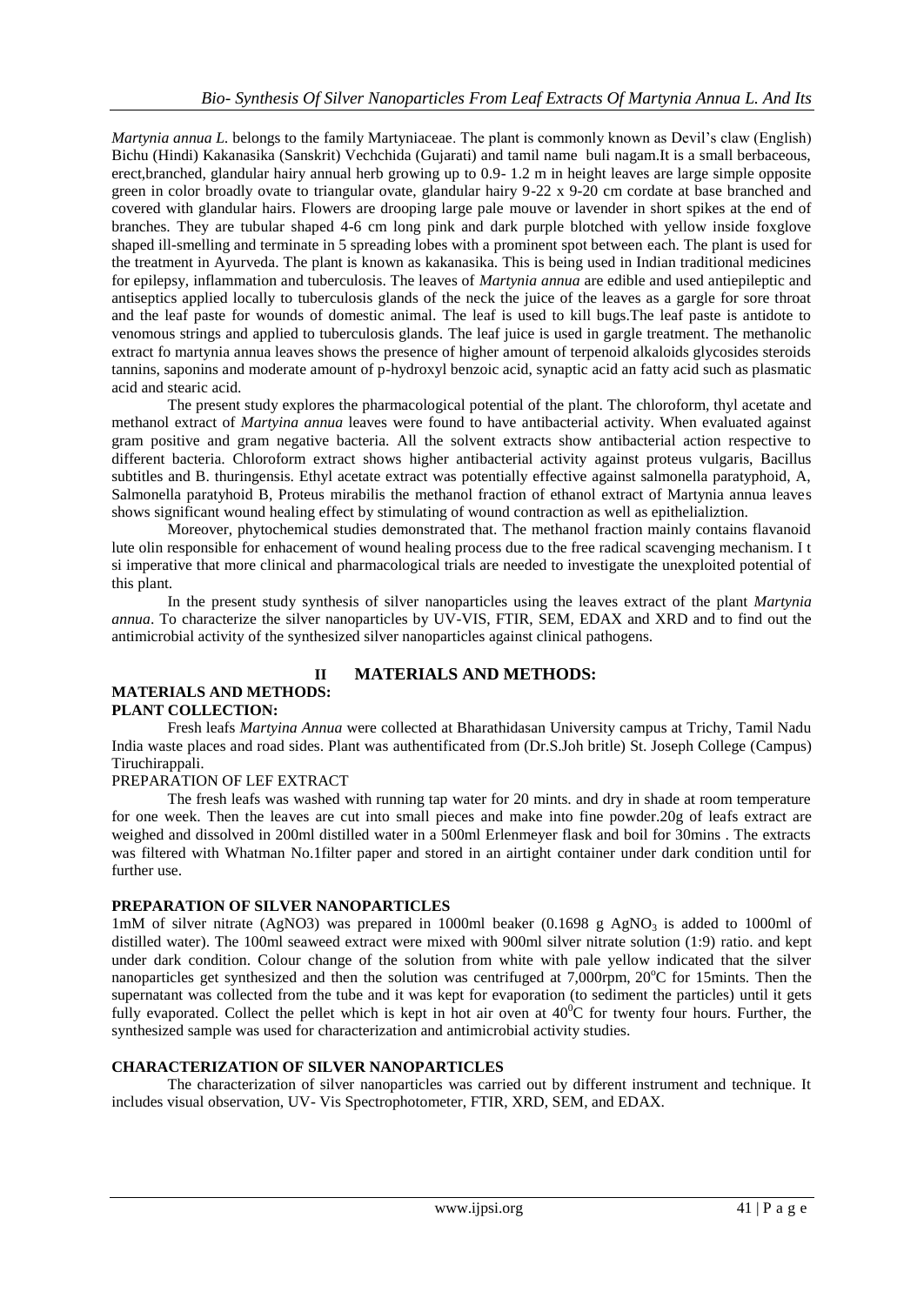## **UV- VIS Spectrophotometer**

To determine the time point of maximum production of silver nanoparticles, the absorption spectra of the samples were taken 300 to 600 nm using a UV–Vis spectrophotometer. The deionised water was used as the blank.

#### **FOURIER TRANSFORM INFRAED SPECTROSCOY (FTIR)**

FTIR analysis were carried out to identify the possible bio molecules responsible for reduction of the Ag<sup>+</sup> ions and capping of the bio reduced silver nanoparticles synthesized.

#### **X-Ray diffraction analysis (XRD)**

The X-ray diffraction pattern indicated the crystalline structure of silver nanoparticles.The XRD spectrum confirmed the presence of silver nanoparticles. The diffracted intensities were recorded from  $2\Theta$ angle.

#### **SEM (Scanning Electron Microscope) analysis**

The silver nanoparticles were also characterized by scanning electron microscopy (SEM). The direct electron microscopic visualization allows measuring the size and shape of biocapped silver nanoparticles formed.

#### **EDAX (Energy- Dispersive X-ray Spectroscopy) analysis**

 EDAX is an analytical technique used for the elemental analysis or chemical characterization of a sample. It relies on an interaction of some source of X-ray excitation and a sample. Its characterization capabilities are due in large part to the fundamental principle that each element has a unique atomic structure allowing unique set of peaks on its X –ray spectrum. To stimulate the emission of characteristic X-rays from a specimen, a highenergy beam of charged particles such as electrons or protons (see PIXE), or a beam of x ray, is focused into the sample being studied. The number and energy of the X rays emitted from a specimen can be measured by an energy –dispersive spectrometer.

#### **Antibacterial activity studies**

Silver nanoparticles synthesized from *Martyina Annua* leafs were screened for antibacterial activity against clinical pathogenic bacteria namely *Escherichia coli, Pseudomonas aeruginosa, Rhodococcus rhodnii, Streptococcus aureus* and *Proteus mirabilis*

#### **Media preparation**:

Nutrient broth (Peptone – 5g, Beef extract – 1.5g, Yeast extract – 1.5g, NaCl – 5g and Distilled water – 600ml; pH adjusted to 7.2) was prepared. After sterilization of the medium,the bacterial culture was inoculated in the nutrient broth. The inoculated broth has been incubated for 24 hours at 37°C in incubator.Nutrient agar (Peptone – 5g/l, Yeast extract – 1.5g/l and Beef extract – 1.5g/l, pH of 7.2) was prepared, sterilized and poured on to the sterilized petriplates.

#### **Preparation of inoculums:**

Bacterial inoculums were prepared by transferring a loop full of bacterial culture from fresh culture plates to tubes containing 10 mL of Nutrient Broth (Hi-media) and incubated for 24 hours at  $37^{\circ}$ C. The tubes were shaken occasionally to aerate and promote growth. These cell suspensions were diluted with sterile Nutrient Broth to provide initial concentration cell counts of about 2 x 10<sup>3</sup> CFU<sup>-mL</sup> at 600nm O.D at Spectrometer. After the solidification of the media in the petriplate, bacterial cultures were inoculated by swap method.

#### **Disc diffusion method**

The antibacterial activity of crystalline bio molecule capped synthesised silver nanoparticles from *Lobophora variegata* was determined by disc diffusion method. Discs of 6mm diameters were prepared from Whatmann No.1 Filter paper and kept in the hot air oven at 160°C for 1 hour. The nutrient agar plates were prepared and inoculated with test bacterial organisms by spreading the bacterial inoculums on the surface of the media. The discs were impregnated with different concentrations ranging of 100µg<sup>-ml</sup>, 200µg<sup>-ml</sup>, 300µg<sup>-ml</sup> and 400µg-ml. A negative control was prepared by taking 1mM Silver nitrate dissolved in 1ml distilled water and positive control Streptomycin used as positive controls  $(100 \mu g^{-mL})$ .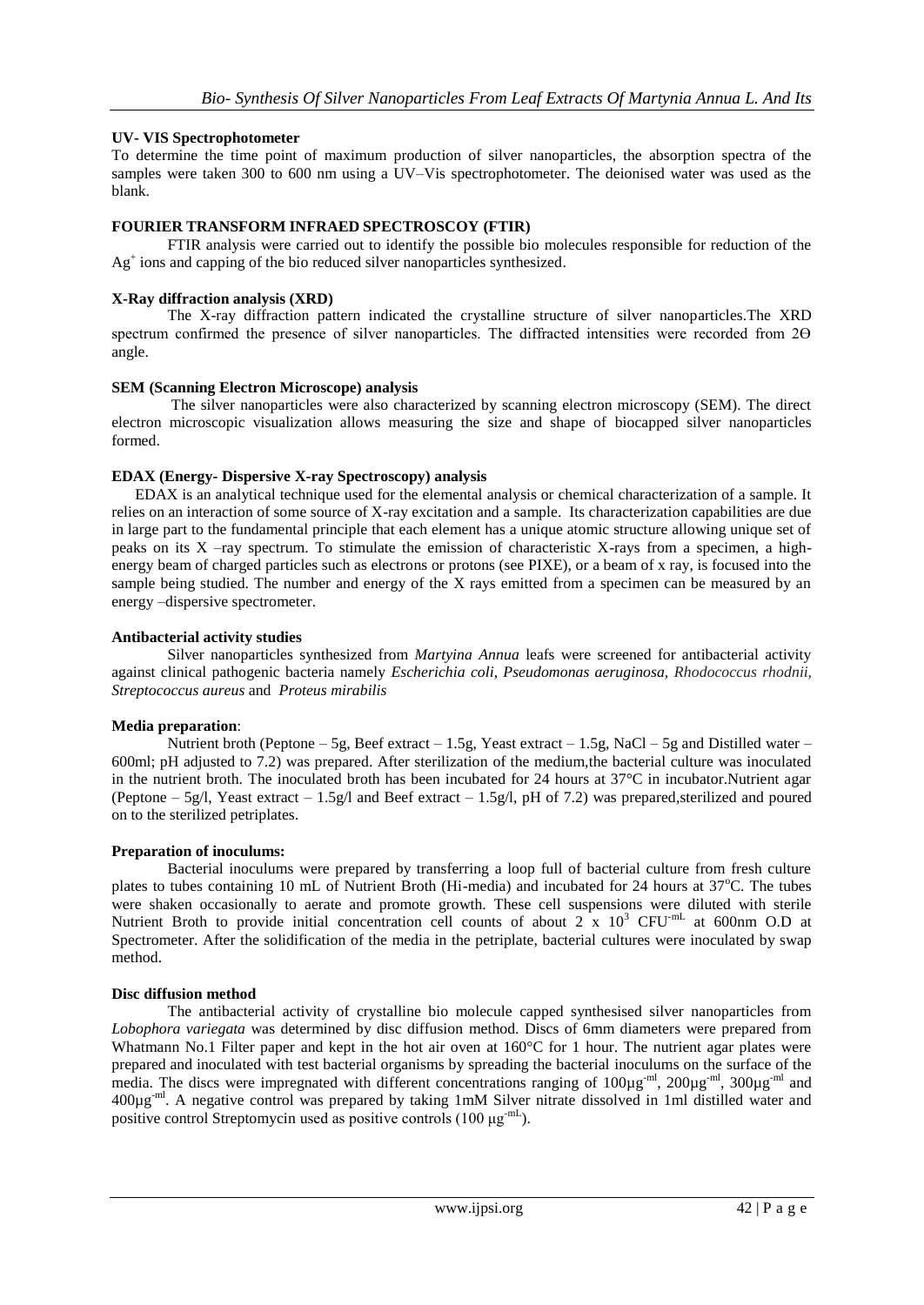#### **Evaluation of antibacterial activity**

The plates were incubated at 37°C for 24 hours. The antibacterial activity was assessed by measuring the diameter of the area in which bacterial growth was inhibited around the disc and measured the diameter zone of inhibition (in mm).

#### **III RESULT AND DISCUSSION:**

Synthesis of silver nanoparticles:

Biological and biomimetic approaches for the synthesis of nanomaterials are being explored. Cell mass or extracellular components from microorganisms, such as *Klebsiella pneumonia*, *Bacillus licheniformis*, *Fusarium oxysporum*, *Aspergillus flavus*, *Cladosporium cladosporioides*, *Aspergillus clavatus*, and *Penicillium brevicompactum*. The unexploited plant resources for the synthesis of silver nanoparticles, various plant leaf extracts such as *Helianthus annus*, *Basella alba*, *Oryza sativa*, *Saccharum officinarum*, *Sorghum bicolour* and *Zea mays,Jatropha curcas* and *Aloe vera*.

Development of reliable and eco- friendly process for synthesis synthesis of metallic nanoparticles is an important step in the field of application of nanotechnology. The principle of preparation of silver nanoparticles by using microorganism is a bioreducation process the silver irons are reduced by the extracellular reductase enzymes produced by the microorganisms to silver metal in nanometer range. Synthesis of advanced materials energy storage devices, electronic and optical displays chemical and biosensors as well as biomedical devices, recognizing the important of nanomaterials in key future technology.

Synthesis of nanoparticles using microorganisms involves elaborate process of maintaining cell cultures, intracellular synthesis and multiple purification steps. In this regard using "green" methods in the synthesis of zinc oxide nanoparticles has increasingly become a topic of interests as conventional chemical methods are expensive and re-quire the use of chemical compounds/organic solvents as reducing agents (Cynthia Mason et al., 2012).Plants have a lot of phytochemicals in their parts: they are applied in various fields. The biochemicals may play an important role in the nanoparticles synthesis (T.Santhoshkumar, et al.,2011) Solanumtrilobatum Linn is an important medicinal plant of the family solanaceae. The leaves contain rich amount of calcium, iron, phosphorus, carbohydrates fat, crude fiber, and minerals (M.Jawhar, et al.,2004). This plant has strong immune stimulatory effect due to the presence of alkaloids and carbo hydrates. Due to these antioxidant and antibiotic properties this was used to synthesize silver nanoparticles.

In this present investigation the medically important plant is used for the synthesis of medically valued silver nanoparticles. The morphological, crystalline, and biochemical characters of green synthesized silver ananoparticles were analyzed by UV-VIS spectrophotometer,Scanning Electron Microscope, X-ray Diffraction pattern, and Fourier Transform Infrared spectroscopy. Finally the medical property of the silver nanoparticle was characterized using antibacterial assay. Many plants are used for synthesizing nanoparticles including *Cinnamomum camphora*, (Huang et al., 2007) Preparation and synthesis of silver nanoparticles form the callus and in-vitro derived plant roots of white flowered variety of *Clitora ternatea*.Few papers reported the biosynthesis of zinc oxide nanoparticles using plant extracts such as *Aloe barbadensis* M.(Sangeetha.,2011).*Parthenium hysterophorus* (Rajiv P et, al 2014) and *Poncirus trifoliate* plant dried fruits (Nagajyothi.,et al.,2013) and milky latex of *Calotropisprocera* (Singh R,et al 2011).

*Martynia annua* extract used to produce silver nanparticles in this experiment Ag +ions were reduced to Ag nanoparticles when plant extract was mixed with AgNO3 solution in 1:8 ration reduction was followed by on immediate change in yellowish to brown color in the aqueaous solution of the plant extract due to surface Plasmon vibration in silver nanoparticle.

Plant was mixed with AgNO<sub>3</sub> solution. The mixture was kept at room temperature for 24 hours. The appearance of yellowish brown color in the reaction vessel indicated formation of AgNo3 AgNo3 exhibit this yellow-brown color in aqueous solution due to excitation of surface Plasmon resonance in the AgNO<sub>3</sub>.Primary conformation of the AgNo3 was carried out by UV-Visble spectrophotometric analysis. The nanoparticles showed maximum absorbance beak at 380 nm on UV-Vis spectra which is shown in Fig 1. The UV-Vis spectra recorded from the Martyina annua reaction vessel at the strong surface Plasmon resonance centered at 380 nm clearly showed.

#### **FTIR spectrum:**

The FTIR spectrum of extracellular biosynthesized AgNo3 was shown in Fig FTIR measurement of the freeze – dried samples were carried out to identify the possible interactions between silver and bio-molecules which may be responsible for synthesis and stabilizations of silver nano particles with capping agent available in the *Martyina annua* broth.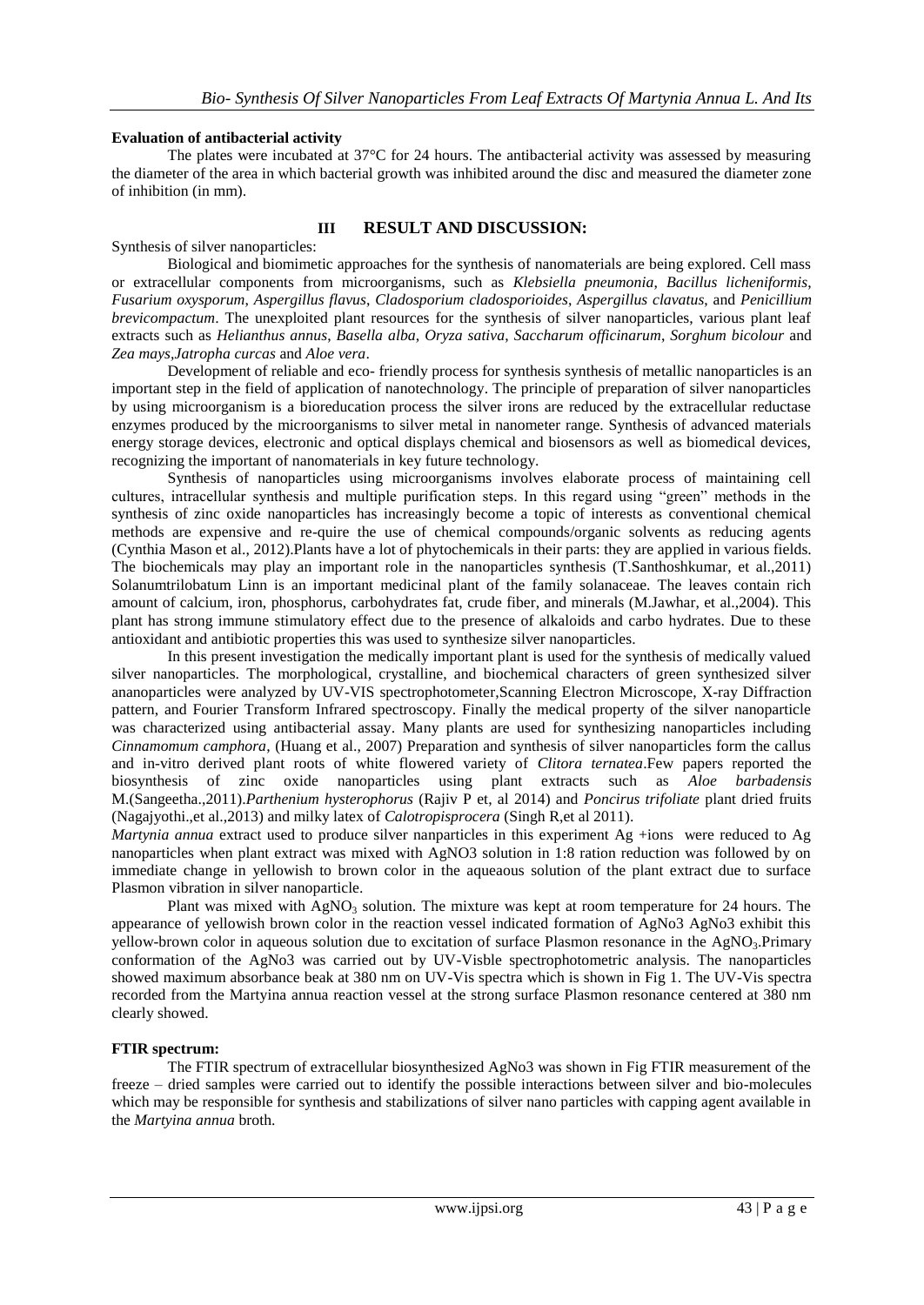The amide linkages between amino acid resdues in protein give rise to well known signatures in the infrared region of the electromagnetic spectrum. The FTIR spectrum revealed five bands at 3429.8 cm present the O-H stretch H- bonded vibration of alcohols, and Phenols.

#### **Scanning Electron Microscope (SEM) Analysis:**

The SEM analysis was used to determine the structure of the reaction products that were formed Fig6 the silver nanoparticles observed were of spherical shape of the scanning electron microscope the nanoparticles were analyzed in the different magnifiers.

#### **EDAS:**

In the present study, for the conformation of AgNo3, EDAX spectroscopy analysis was performed which confirmed the presence of elemental silver by the sharp signals.

#### **X-Ray Diffraction (XRD) Analysis:**

The powdered sample was used by a CuKal-X Ray Diffract meter for confirming the presence of silver nitrate and analyzing the structure. The graph showed main peaks main peaks corresponding to 2values of 37.5, 46.5 and 77.8 correspond to (111)(200)(311) in the multi-plot shown in Fig 6. The location of the peaks was compared to literature values and the presence of silver nitrate particles was confirmed. Similar results were reported earlier in silver nanoparticles.

#### **Antimicrobial activity:**

In the present study the assay for antimicrobial activity was done against escherchia coli, salmonella typhimurium, Vibrio cholaera Pseudomonas aerugines and pseudomonas mirabilis with various concentration (100,200,300 and 400 /ml) of green synthesized silver nanoparticles of Martynia annua and the result are showed in fig.7.The silver nanoparticles showed good activity against all tested organisms at all concentration. The highest zone of inhibition was found against *Vibrio choleare* (19mm at 400) and minimum level of antibacterial activity was observed against *pseudomonas aeruginosa* (10mm at 100). The above observation clearly indicated that the synthesized silver nanoparticles have the potential to kill the bacteria effectively.

#### **IV SUMMARY AND CONCLUSION**

The biological synthesis of silver nanoparticles using Martynia annua leaves extract provides environmental friendly and efficient method for synthesis of nanoparticles. The synthesized nanoparticles were of spherical shape and the estimated size. The size was bigger as the nanoparticles were surrounded by a thin layer of metabolites. Which were found from the characterization using UV-vis spectrophotometer,FTIR, EDAS,SEM and XRD techniques. All the above analyses proved that the concentration of plant extract to metal iron ration plays in important role into the shape determination of the nanoparticles.

The synthesized silver nanoparticles exhibited good anti bacterial activity against clinical isolates of five bacterial pathongens. The present study offers the ability of *Martynia annua L.* leaf extract to reduce silver ions to synthesis silver nanoparticles which can be used for several applications like anti-bacterial,antifungal activities and further LC-MS characterization is to be done for organic compound capped in it. From the technological point of view these silver nanoparticles have potential application in the biomedical field and this simple procedure has several advantages such as cost- effectiveness, compatibility for medical and pharmaceutical applications as well as large scale commercial production.

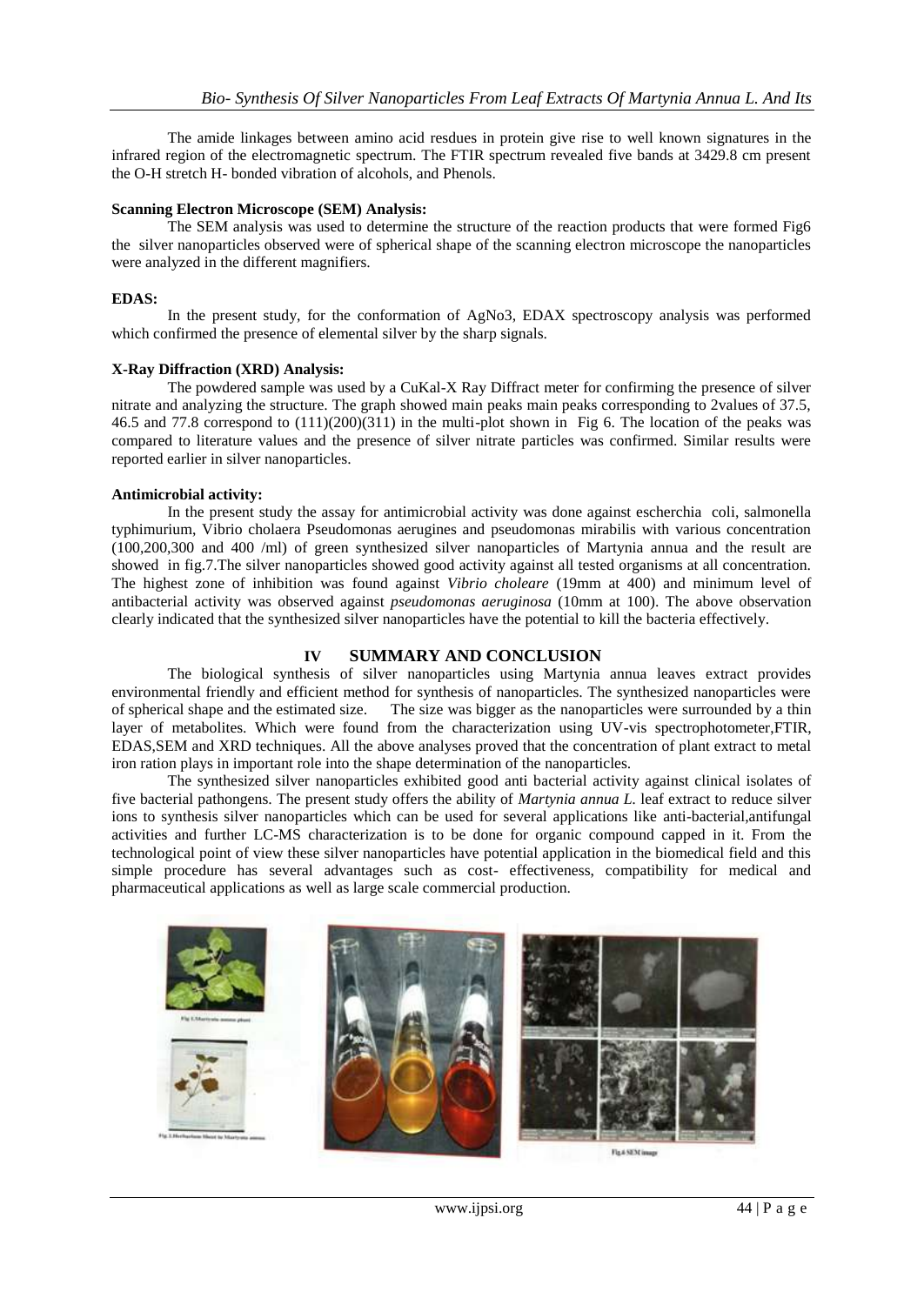

Fig 9.Antimicrobial activity of Martynia annua silver nanoparticles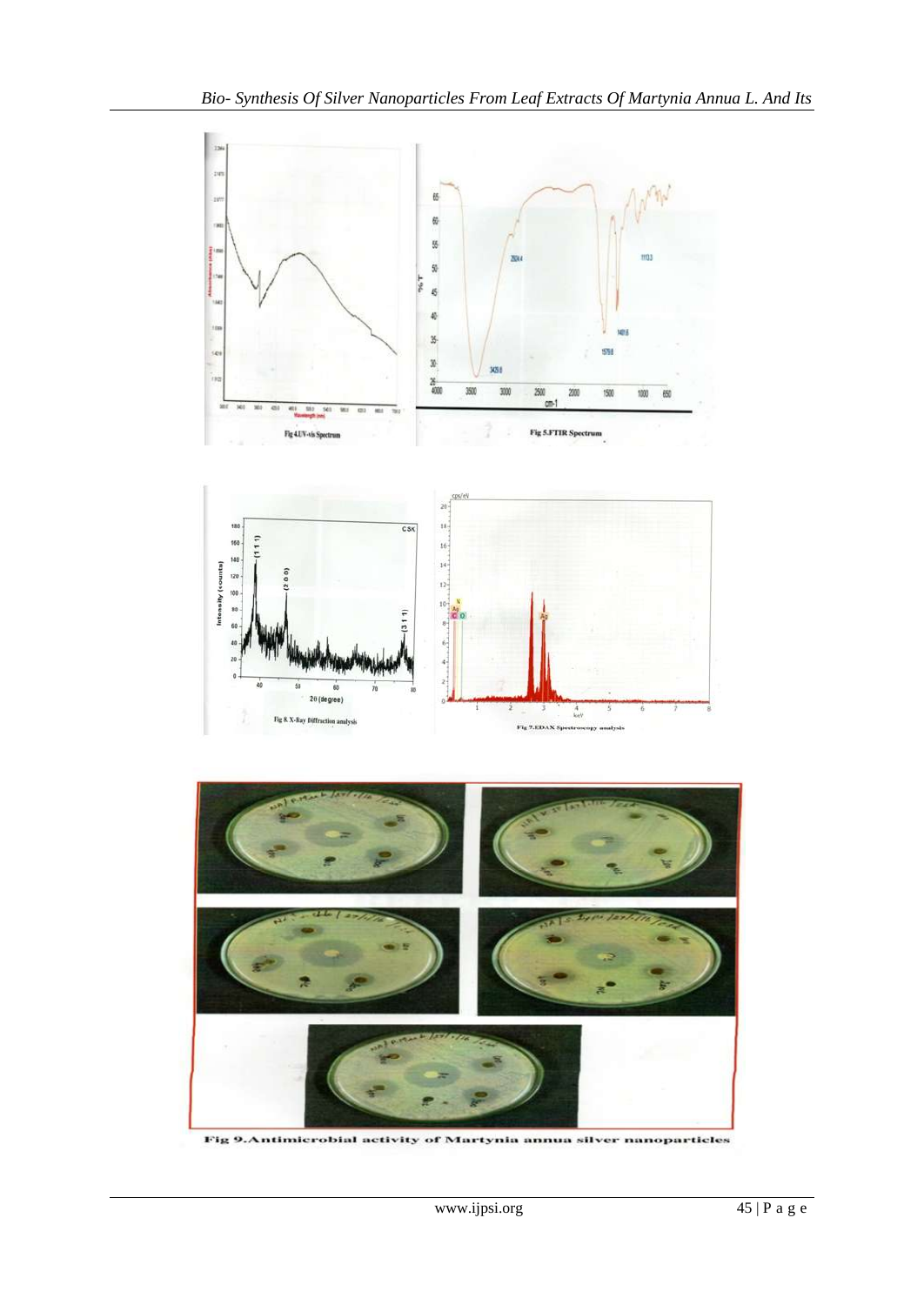| Sample concentration | Diameter of Zone inhibition (mm) |             |                 |             |              |
|----------------------|----------------------------------|-------------|-----------------|-------------|--------------|
| $(\mu g/ml)$         | E.coli                           | Sallmonella | Vibrio choleare | Psudonmonas | Psudomononas |
|                      |                                  | tyhpymurium |                 | aeruginosa  | mirabilis    |
| 100                  |                                  |             |                 | 10          | 14           |
| 200                  | 16                               | 13          | 14              |             |              |
| 300                  |                                  | IJ          | 18              |             | 16           |
| 400                  | 18                               | 18          | 19              |             | 18           |

#### **Table 1: Antimicrobial activity of** *Martynia annua* **silver Nanoparticles**

| <b>Table 2: F TIR Spectroscopy analysis</b> |                           |                         |  |  |  |
|---------------------------------------------|---------------------------|-------------------------|--|--|--|
| FREOUENCY cm                                | <b>BOND</b>               | <b>FUNCTIONAL GROUP</b> |  |  |  |
| 3429.8                                      | $O-H$ stretch – bond      | Alcohols phenols        |  |  |  |
| 2924.4                                      | C-H stretch               | Alkanes                 |  |  |  |
| 1579.8                                      | $C-C$ stretch $(in-ring)$ | Aromatics               |  |  |  |
| 1401.6                                      | C-H bend                  | Alkanes                 |  |  |  |
| 1113.3                                      | C-N stretch               | Aliphatic amines        |  |  |  |

#### **Table 2: FTIR Spectroscopy and Lat**

#### **REFERENCE:**

[1]. Abu Bakar Ismail NHH and Abu Bakar M, Synthesis and characterization of silver nanoparticles in natural rubber. Mater chen phys, 104:276-283, (2004)

[2]. Ahmad A,Senapati S,Khan Ml,Kumar R and Sastry M,Extracellular biosynthesis of monodisperse gold nanoparticles by a novel extremophilic actionomycete, Thermomonsopora sp.Langumir, 19:3350-3553(2003)

- [3]. Bar H, Bhui DK,Sahoo GP,Sarkar P,De SP and Misra A,Green synthesis of silver nanoparticles using latex of jatropha curcas. Colloids and surface A:Physicochemical and Engineering Aspects 339:134-139 (2009)
- [4]. Begum NA, M SaBLRA (2009) Mondal Colloids and surface B.Biointerface 71:P 13-118.
- [5]. Begum NA, Modal S, Baus S Laskar RA and Mandal D, Colloids and Surfaces B: Biointrefaces 113-118,(2009,B)
- [6]. Bera RK, Dad AK Raj CR (2010) Scope of network polysilances in the synthesis of fluorescent silver and gold nanoparticles/nanoclustersmodulations of their optical properties in the presence of Hg(ll)ions.Chem.Mater 22:4505-4511
- [7]. Bhainsa KC And D Souza SF, Extracellular biosynthesis of silver nanoparticles using the fungus Aspergillus fumigates colloids and surfaces B:Biointerfaces 47:160-164,(2006).
- [8]. Bhattacharya D and Ranjinder G,Nanotechnology and potential of microorganisms. Crit Rev Biotechnol, 25:199-204,(2005)
- [9]. Chandran SP,Chaudhury M,Pasricha R, Ahmad A,Sastry M (2006)Synthesis of gold nanoparticles and silver nanoparticles using Aloe vera plant extact. Biotechnology Progress 22(2)577-583.
- [10]. Chandrasekharan N and Kamat PV, Improving the photo electrochemical performance of nanostructured Tio2 films by adsorption of gold nanoparticles J Phys Chem B,104:10851-10857,(2000).
- [11]. Cheng Y,Yin Lin S,Wiesner M,Bernhardt E,Liu J (2011) Toxicity reduction of polymer stabilized silver nanoparticles by sunlight J.Phys Chem C,115:4425-4432.
- [12]. Colvin,VLS,MC & Alivisates, A (1994) Light emiting diodes made from cadmium selenidenanocrystals and a semiconducting polymer Nature 370: P354-357.
- [13]. Cynthia Mason, Singaravelu Vivekanandhan, Manjusri Misra, Amar Kumar Mohanty (2012) Switchgrass (Panicum Virgatum) Extract Mediated Green Synthesis of Silver Nanoparticles World Journal of Nano Science and Engineering Vol 2, pp 47-52
- [14]. Esumi K,Takafumi T,Kanjiro T and Kenjiro M, Prepartion and characterization of bimetallic palladium copper colloids by thermal decomposition of their acetate compounds in organic solvents. Chem Mater. 2(5): 564-567 (1990)
- [15]. Farooqui AMD Chauhan PS Moorthy SN Shaik PK (2010) J Extraction of silver nanoparticles rom the leaf extract Clerodendrum icerme Digest J. Nanomater Biostruct 5:43-49.
- [16]. Fierascu RC,Ion RM and Dumitriul (2008) Plasmonic Materials for Biomedical Application "International Conference 6<sup>th</sup> workshop on European Scientific and Industrial Collabonation on promoting Advanced Technologies is manufacturing WESIC 08, Bucharest, Romania.,
- [17]. Geerthalakshmi R,Sarada DVL (2010) Synthesis of plant mediated silver nanopartiles using Trianthema decandra extract and evolution of their anti microbial activities. International Journal fo Engineering Science and Technology 2(5) 970-97
- [18]. Gericke M,A Pinches (2006b) Biological synthesis of metal Nanoparticles. Hydrometallurgy 83:132-140
- [19]. Gnanasangeetha D & Sarala TD (2013a) One pot synthesis Zinc oxede nanoparticls via chemical and green method. Research journal of Material science 1(7): 1-8
- [20]. Henglein A,Refuction fo Ag(CN)2 on silver and platinum colloidal Nanoparticles Langmuir, 17:2329-2333(2001) [21]. Hirsch T,Zharnikov M,Shaporenko A,Stahl J.Weiss D,Wolfbeis OS et al (2005) size controlled electroche
- Hirsch T,Zharnikov M,Shaporenko A,Stahl J.Weiss D,Wolfbeis OS et al (2005) size controlled electrochemical synthesis of metal nanoparticles on monomolecular templates, Angew Chem Int.Ed 44:6775-6778.
- [22]. J. Huang, Q.Li, D.su et al., "Biosynthesis of silver and gold nanoparticles by novel sundried cinnamomum camphora leaf" Nanotechnology vol 18, no10, Article ID 105104,2007.
- [23]. Jha A,Prasad K,Prasad, K,Kulkarni AR (2009) Plant System nature's nanofactrory colloids surf.B.Biointerfaces 73:P.219-223.
- [24]. Kaviya S,SJB Viswanathan B (2011) Green synthesis of silver nanoparticles using polyalthialongifolia leaf extract along with D-Sorbitol Journal of Nanotechnology p.1
- [25]. Kartikar KR, Basu BD, Indian medicinal Plants 2<sup>nd</sup> ed vol III, International book distributors deharadun 1987, 1854-1855
- [26]. Klaus T, JR Olsson E, Granqvist CG (1999) Silver based crystalline nanoparticles Microbial Fabricated Pro Nati Acadsc USA 96 P.13611- 13614
- [27]. Korotchenkov OA, Cantarero A, Shpak AP, Kunitskii YA Senkavich AI, Borovoy MO et al.(2005) Doped ZnS:Mn nanoparticles obtained by sonochemcial synthesis Nanotechnology 16:2033-203
- [28]. Krolikowsk A,Kudelski A, Michota A and Bukowska J,SERS studies on the structure of thioglycolic acid monolayers pn silver and gold.Surf Sci,532:227-232(2003)
- [29]. Kumar V and Yadav SK (2009) J.Chem Techn Biotechn, Vol 84, No.2,P.151.
- [30]. Lim KT, Hwang HS,Ryoo W, Johnston KP (2004) Synthesis of Tio2 nanoparticles utilizing hydrated reverse micelles in CO2 Langmuir 20:2466-2472
- [31]. SM,Lin FQ Guo HQ,Zhang ZH and Wang ZG Surface states induced photoluminescence from Mn2+ doped cds nanoparticles. Solid state common 115:615-618 (2000)
- [32]. Lodhi S, Singhai AK Preliminary Pharmachological evaluation of Martynia annual inn leaves for wound healing. Asian pacific journal of tropical Biomedicine 2011:1(6)421-427